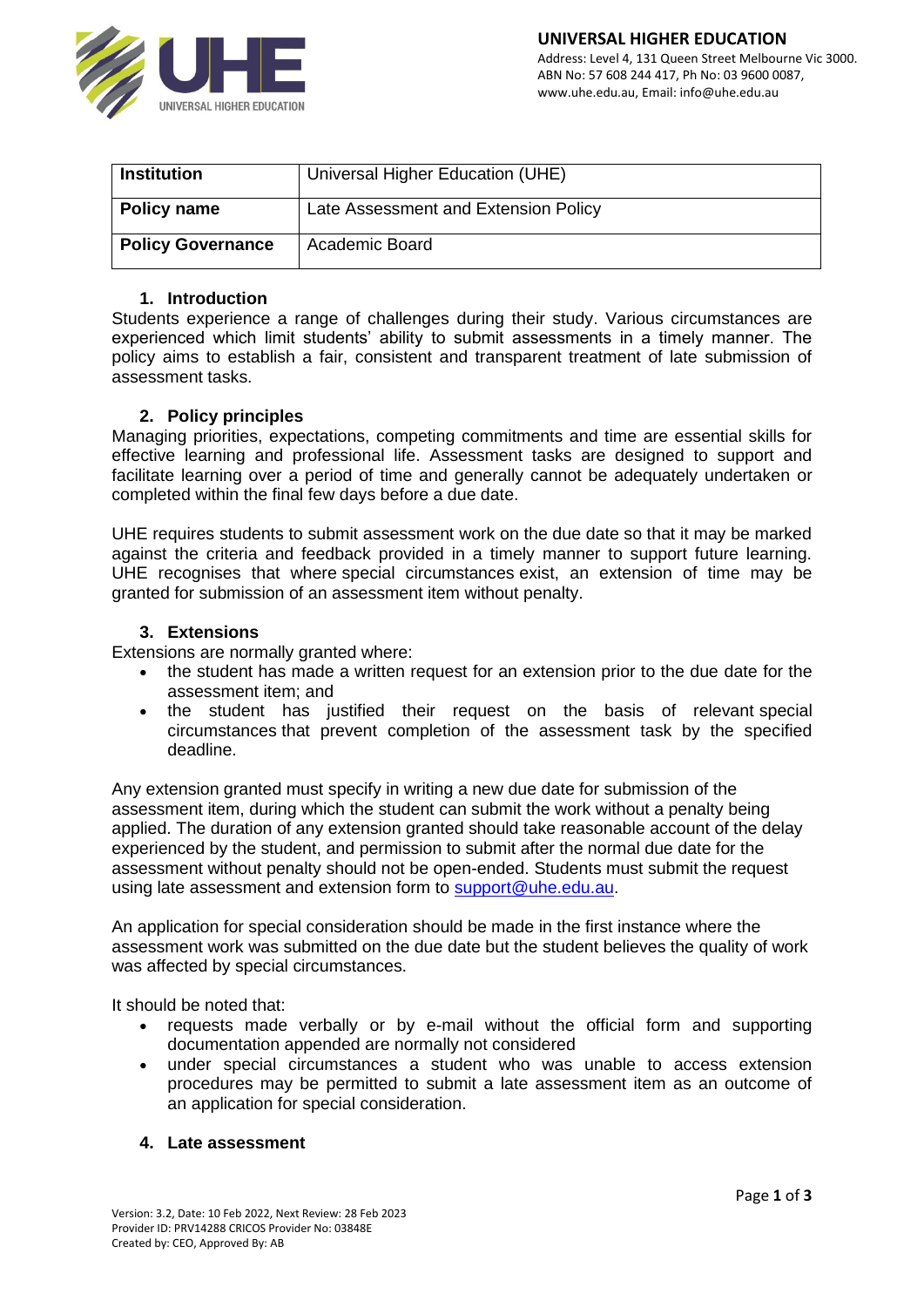

Assessment work submitted after the due date will be marked only with an approved extension. Assessment work submitted after the due date without an approved extension will carry 5% penalty per day including weekends or, where an extension has been granted, after the extended due date, will normally not be marked and a grade of 1 or 0% will be awarded against the assessment item.

An extension may however be granted where an application was not made before the due date as an outcome of an application for special consideration.

For example:

- Assessment work was submitted one day after the due date without an approved extension and was worth 60% of the final grade for the subject. The assessment item would receive a 1 grade or 0%.
- Partially completed assessment work was submitted on the due date and an application for special consideration made on the grounds of an extended illness was approved. The student was given the option of an extension.
- Partially completed assessment work was submitted on the due date. The work was marked against the criteria.

# **5. Responsibility of Program Coordinator**

The Program coordinator has responsibility for development of additional subject information (which includes assessment information and assessment deadlines). The additional subject information must include information concerning the UHE policy on late assessment.

The Program coordinator also has responsibility for considering applications by individual students for an extension to the due date for assessment, in accordance with UHE policy.

#### **6. Application and communication of policy**

This policy applies to all accredited courses and subjects approved by Academic Board as part of the curriculum development, approval and accreditation process.

#### **7. Special circumstances**

When making a claim, students must provide independent supporting documents with the application to demonstrate special circumstances. Students need to provide different types of documents depending on the special circumstances. Special circumstances may be accepted for some applications but not for others.

#### **7.1 Health conditions**

Students may be able to claim special circumstances if a health condition has arisen or changed to such an extent that students are unable to continue studying, either temporarily or for the remainder of the semester. Students must provide a certificate or letter from a registered health practitioner, stating:

- the date(s) the practitioner examined the student
- the nature, severity and duration of the complaint (where appropriate)
- that, in the practitioner's opinion, the student is not fit to study or sit an exam on the relevant date (dates must be specified)
- the health practitioner's name, contact details, provider number and signature.

# **7.2 Family or personal circumstances**